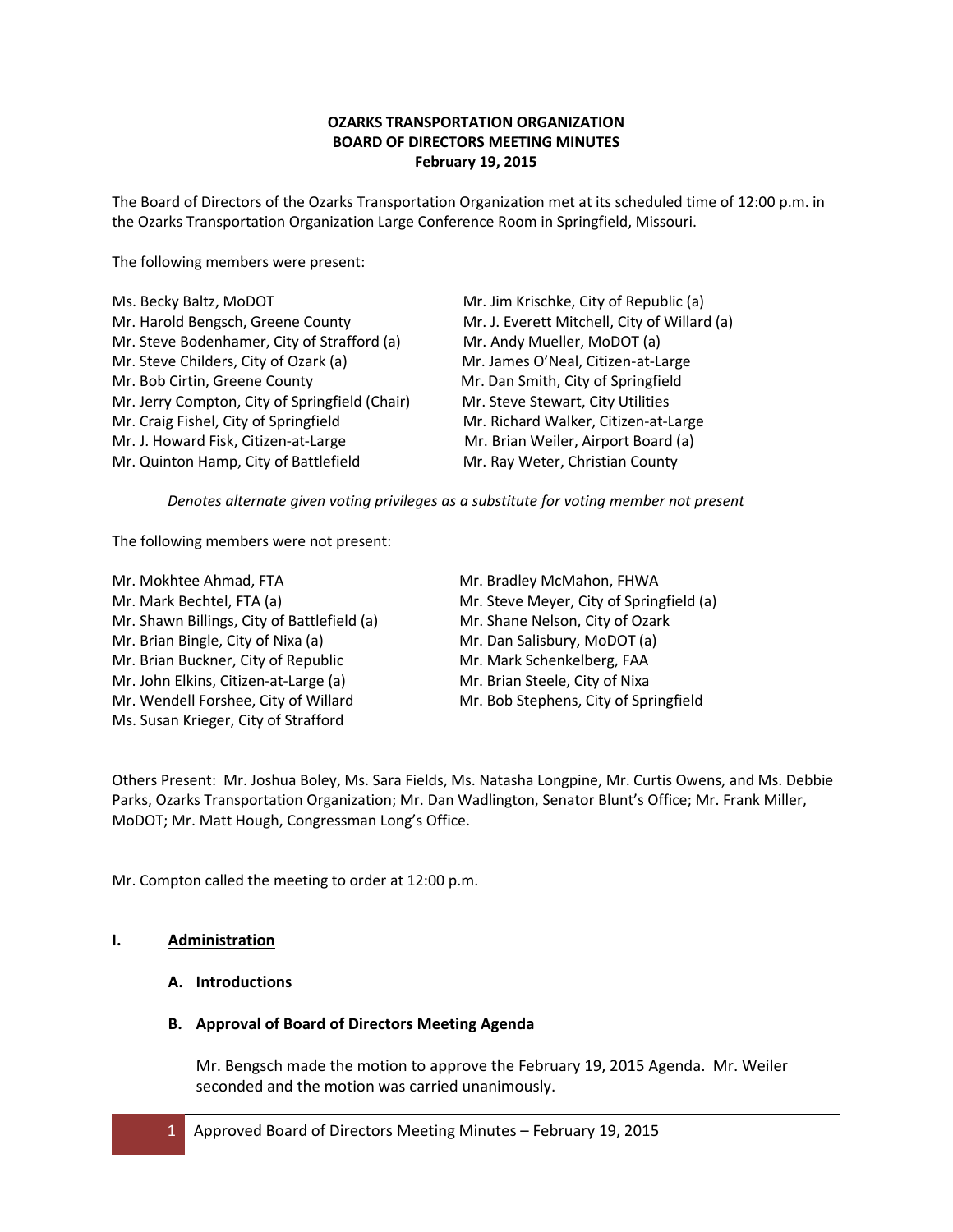## **C. Approval of the December 18, 2014 Meeting Minutes**

Mr. Fisk made the motion to approve the December 18 Meeting Minutes. Mr. Childers seconded and the motion was carried unanimously.

## **D. Public Comment Period**

Ms. Fields stated that the public comment had been distributed. Public comment was received both via email and Facebook. The public comment all related to the agenda item for FF Highway in the City of Battlefield.

## **E. Executive Director's Report**

Ms. Fields stated that a written report was distributed to preserve time. The OTO is starting a kick off for the OTO's 2040 Long Range Transportation Plan. The OTO will have booths at the Republic Business Expo on March 7, NIXPO on March 14, and Showcase Ozark Expo on March 28, in order to obtain public input for the Long Range Transportation Plan.

# **F. Legislative Reports**

Mr. Hough stated that he did not have an update since there were no transportation-related issues in Congress at the moment.

Mr. Wadlington gave an update on discussion in the Senate about highway funding. There was a proposed tax increase for gasoline - 12 cents total over 2 years. There is another bipartisan proposal to repatriate \$2 trillion of corporate earnings overseas, by allowing corporations to cut the 35% tax down to 14%. The \$200 billion from that would go to the Trust fund and would help fund a 6 year highway bill. The President has indicated he would accept that proposal. There is also a group looking at taking an addition \$50 billion from the repatriated funds and create a revolving loan program for communities and states who could borrow loan money for major infrastructure programs for water, sewer, highways, and bridges. There is hope that one of the proposals will lead to long term highway and bridge funding. There is also philosophical debate between motorists and multimodal transit funding.

# **G. MoDOT Report**

Ms. Roberta Broeker, Chief Financial Officer with MoDOT, gave a report on the current shortage in transportation funding and the tough choices being made by MoDOT. She talked about the 325 System Plan being proposed by MoDOT. She stated that MoDOT would only be able to maintain MoDOT roads that connect communities. She also explained the need for a 6 cent gas tax to be passed by the Legislature. The tax would be incremental at 2 cents per year for 3 years. This proposal would allow MoDOT to match all federal funds and reinstitute the Cost Share Program. She discussed other proposals for gas taxes and toll roads that people have brought up. She stated that most of the other proposals are hard to implement because of Missouri's Hancock Amendment.

Mr. O'Neal inquired if the gas tax that was referred to included diesel. He stated that the citizens have been pretty aggressive on taxing themselves for matching funds for infrastructure improvements. Those funds will have to sit idle because the funds from MoDOT are just sitting there. The City of Springfield has been able to get a lot done with a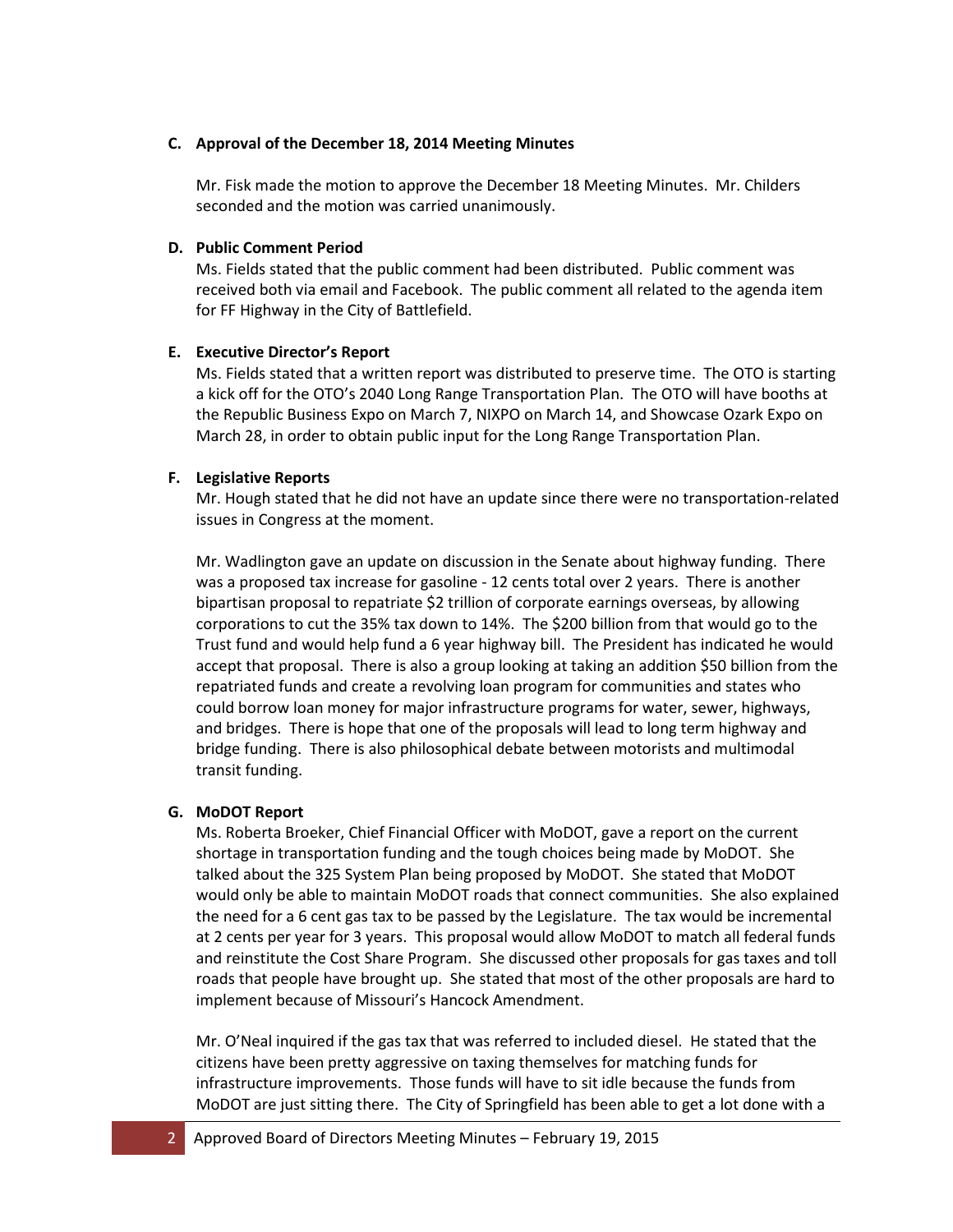little bit of money. Mr. Smith stated that there are still a lot of needs, so the funds would be used on local system if MoDOT could not leverage the funds. He stated that some of the funds could be used for storm water from the quarter cent tax, because that tax included capital improvements and not just transportation. The tax still does not provide enough to meet all the local needs.

Mr. Smith stated that OTO has partnered with MoDOT for years and MoDOT has been a great partner. This could be a solution to the problem, but on an interim basis it would make sense to use some of those local funds to match the federal funds that MoDOT is going to lose. Since it is Missouri tax dollars, he asked if there is a way for Missourians to retain them. Ms. Broeker stated that OTO, MARC, and East/West Gateway have asked that question. The areas with big funds are willing to match the federal dollars. She stated this would set up a system of the haves and have nots. The Metropolitan areas would have better infrastructure and the rural areas would have worse infrastructure. She stated it would be horrible to lose Missouri tax dollars, but the problem needs to be solved at a statewide level. If it is not fixed statewide, the state will suffer and the economy will suffer. She stated it is up to the Legislature to come up with tax solutions. MoDOT currently has less than one year reserve in the bank. The \$325 million plan is a glide path that would keep MoDOT operating the longest and gives the greatest amount of time to fix the problem.

Mr. Fisk stated he did not understand why if Kansas City, St. Louis, or Springfield (OTO) could generate local revenues, why those matching millions could not be used. Ms. Broecker stated they could be used. Mr. Fisk thought she had stated the funds could not be used, because it would create a have and have not situation. Ms. Broecker stated it will. Mr. Fisk stated that if a local tax was generated, then the funds could be used to match federal money. Ms. Broecker stated that it might be necessary to do that, but it is not where the state should be heading. This needs to be fixed for the state of Missouri.

Mr. Smith stated that the comprehensive approach to look at the entire state is right because as the state does well, we will all do well with the state. On a community level, if there is additional funding from MoDOT, there will be additional funding for the communities based on the formula right now. The operations of the City of Springfield have had the same issues as MoDOT, because the gas tax is heavily relied on. The City of Springfield has built more projects and more infrastructure, but does not have more money to take care of it. By solving the state problem, it will also help the City of Springfield. Ms. Broecker thanked him for that point, that for every increase in the gas tax it is split 70% to the state, 15% to counties, and 15% to cities.

Mr. Compton thanked her for her presentation.

### **II. New Business**

### **A. Vice-Chairman Appointment**

Ms. Fields stated that at the last meeting, the appointments were made, however Bob Cirtin had not taken over as Presiding Commissioner of Greene County yet. The appointment for Greene County was delayed. Greene County is next in line per the outlined OTO rotation schedule.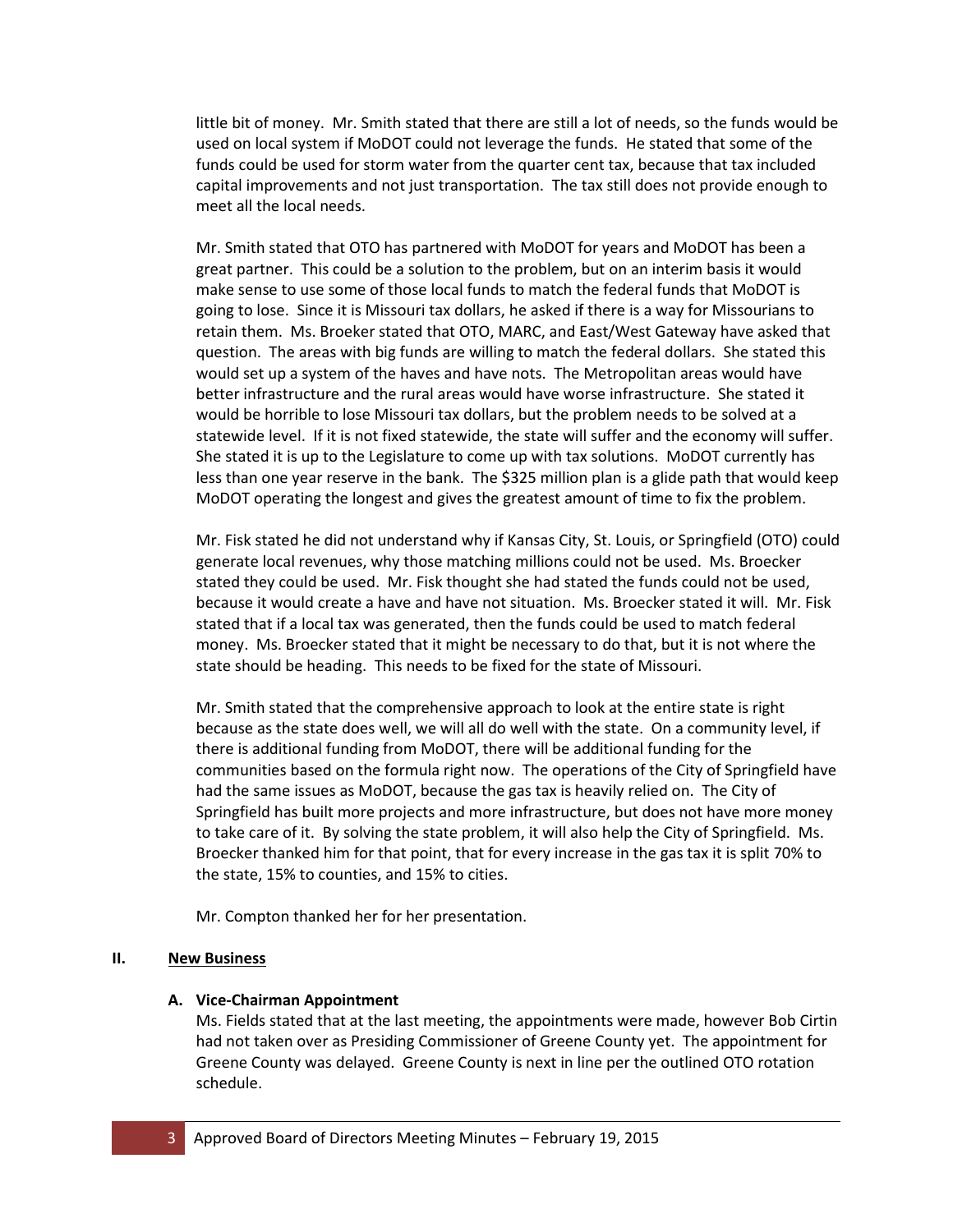Mr. Fisk made the motion to appoint Mr. Bob Cirtin as Vice-Chair of the Ozarks Transportation Organization for 2015. Mr. Krischke seconded and the motion was carried unanimously. Mr. Cirtin abstained from the vote.

### **B. Amendment Number Three to the FY 2015-2018 TIP**

Ms. Longpine stated there are 12 changes requested in the FY 2015-2018 TIP. Ten are from the Transportation Alternatives Program Awards, which replaced the Enhancements funding. She outlined the Transportation Alternatives Program projects. The two additional projects are for the City of Republic for a Street Assessment, now that the transportation plan has concluded, and a project for the City of Nixa, reprogramming Aldersgate to Tracker and adding some additional STP funding to that project. At the January TPC meeting, there was actually an additional project for high surface friction treatment in the Nixa area, but that project has been pulled. That will be reviewed later this year as MoDOT moves forward with the STIP.

Mr. Krischke made the motion to approve Amendment Number Three to the FY 2015-2018 TIP. Mr. Bengsch seconded and the motion was carried unanimously.

# **C. Reasonable Progress Policy Enforcement**

Ms. Fields gave an update on the Reasonable Progress Policy Enforcement. She stated that with MAP-21, the Transportation Alternative Projects are suballocated directly to the OTO. All the applicants in this last round of funding have been made aware that the reasonable progress policy in the application packet will be better enforced. The procedure will be once the federal agency issues approval of these projects, there will be a timeline letter issued. The programming data form will then need to be submitted. If the deadline is not met then the OTO will send a letter stating that the reasonable progress was not complied with and the project needs to be back on track. The second deadline that is missed will result in a letter giving the project 30 days to get back on track. The third letter will state that the project was not back on track and the funds have been awarded to another jurisdiction. MARC and East/West Gateway allow a one-time change in schedule. The OTO will allow a one-time extension. The entity would need to submit a new timeline with an explanation. This would be a onetime continuation. This has been the adopted policy for a while at the OTO, but now it will be enforced.

Mr. Weiler inquired if that was one time per year or one time per project. Ms. Fields clarified it was once per project. Ms. Baltz brought up the importance of getting the projects in a timely manner. When asking the federal government for funds, the question is are the funds needed if there are still unspent funds. It is really important to have projects on time and on track.

# **D. 2015 STP-Urban Update**

Ms. Longpine stated that in light of the Reasonable Progress Policy Enforcement discussion staff has produced an additional report on the OTO STP-Urban funding. A report was presented last winter showing the OTO funding through September 30, 2014. Staff has gone through the TIP and added all the projects that are programmed using STP-Urban Funding. Estimated allocations for FY 2015 and FY 2016 have been included to show the communities where the balances will be at the end of FY 2016 (September 30, 2016). It is important for the local communities to spend the money since there is no longer a MoDOT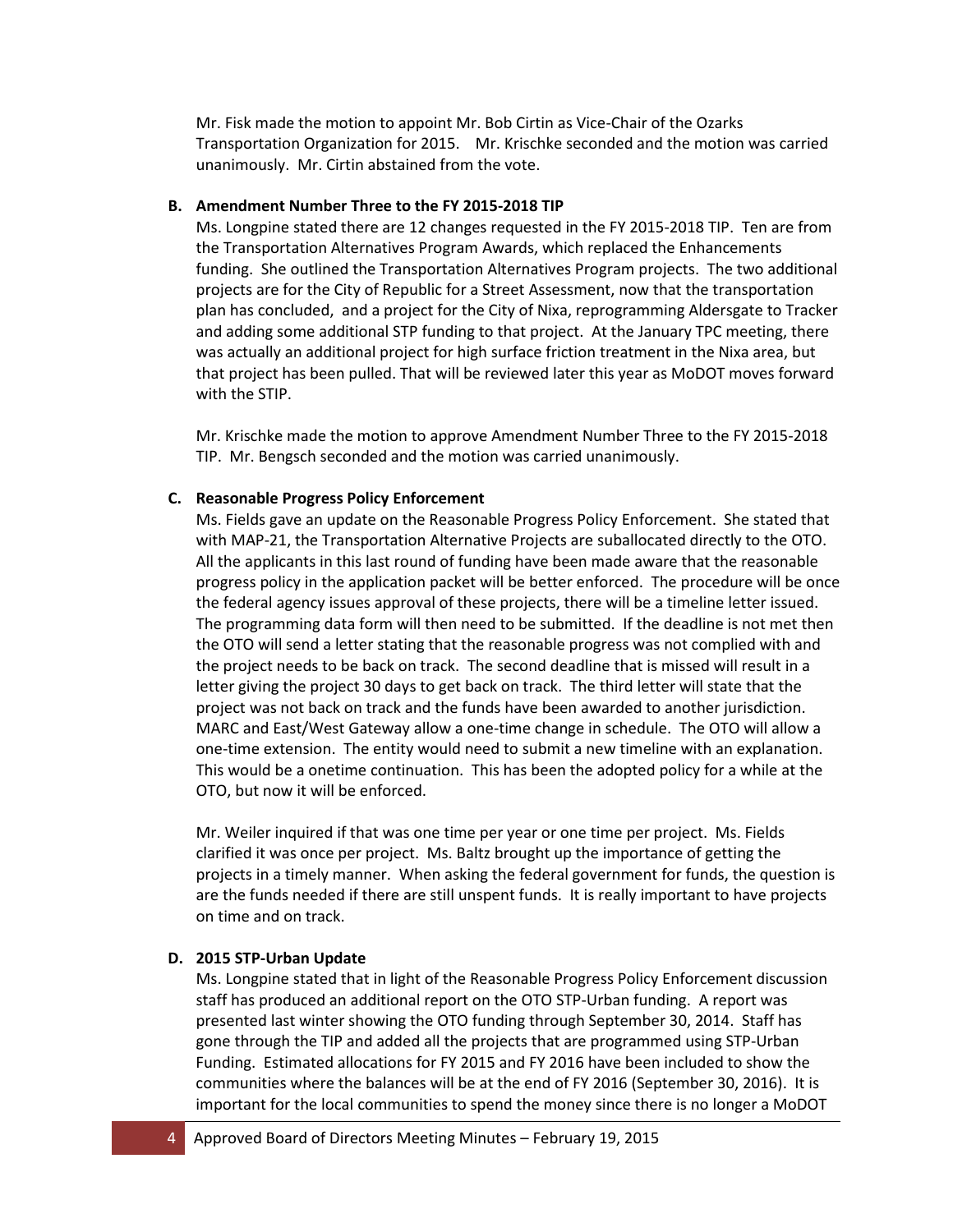Cost Share Program. MoDOT has a funds lapse policy that if there is more than 3 years, the region could lose the funding to the other parts of the State.

Mr. Compton stated he thought it was important to take this back to share with the individual communities and counties, to ensure that none of the funding is lost.

#### **E. Travel Demand Model Report**

Ms. Longpine stated the work on the Travel Demand Model Report has concluded after 2 years. The Travel Demand model has some innovative features, such as using cell phone data to purchase network data. This resulted in a larger sample thAn using individual surveys of drivers on the road. Olsson, the project consultant, and staff were able to present this at the National Association of Metropolitan Planning Organization Conference last October. Staff produced a report that summarizes all the different activities that went into producing the model. The OTO worked with the Bureau of Economic Analysis at Missouri State University to produce the OTO demographics and socioeconomic projections.

Olsson produced two separate reports. The first report is the calibrated base 2012 model. The second is a report that highlights the scenarios for 2040. The Travel Demand Model Report summarizes both reports together with the socioeconomic report from MSU. The report was mailed separate from the agenda. She highlighted a few of the report details. Mr. O'Neal inquired if the referred to fuel price increases meant fuel tax increases. Ms. Longpine stated, no it meant the actual price of fuel.

Ms. Longpine concluded that there would still be a lot of congestion in the urban areas. The improvements would improve the areas that were targeted, but not necessarily provide an overall improvement to the network. A future analysis that may be considered is what set of improvements would be the most important to the region.

#### **F. Major Thoroughfare Plan Amendment Request**

Ms. Longpine stated that the City of Battlefield has requested for an amendment to the Major Thoroughfare Plan to reduce the classification of FF in the City of Battlefield from an expressway to a primary arterial. This would reduce the right-of-way requirements from 180 to 110 feet. It does not require outer roads. It would limit access to right-in/right-out driveways every 660 feet. Full intersections would be permitted every quarter, while an expressway would require half-mile intersections. The request is for 2.3 miles. The agenda contains a map illustrating the difference between 110 and 180 feet. A lot of the public comments received were concerned with a narrow roadway. The road would still be wider than the existing roadway. It would allow for four-lanes through the City of Battlefield. It would allow the City of Battlefield to not request most of people's land when it is developed.

Mr. Hamp mentioned it was challenging to go backwards in the planning. But realistically, the City of Battlefield Board and the Planning and Zoning came to a consensus that it is unlikely that there will be a huge need for an expressway. It is a good strategy to go back to a primary arterial which can still support a huge amount of traffic, while allowing economic growth to proceed.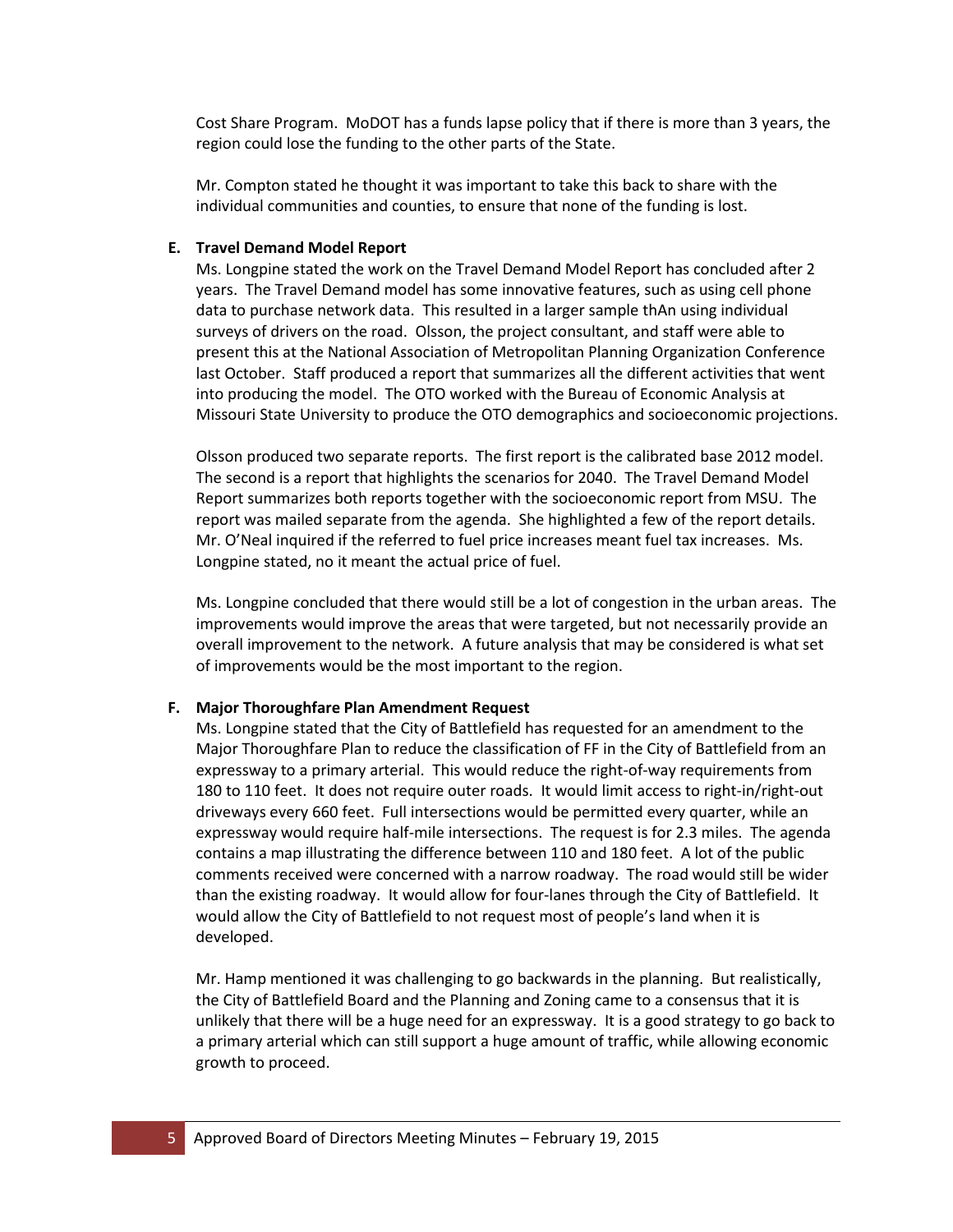Mr. Weter asked if the City of Battlefield had considered that FF would become landlocked if it is changed and if the City was satisfied that future traffic flow was not a consideration. Mr. Hamp stated that was what the discussion has been. He stated he was glad to the have a Board like the OTO to make the final decision, because it has been discussed on both sides and it is really hard to project. The general thought was that ZZ is not far away. Then Kansas Expressway will be going through. There will be enough other traffic coming through the area, that it should not be a permanent bind.

Mr. Bengsch inquired about the difference between the yellow and red dotted lines on the map. Ms. Longpine stated that the dotted yellow line represents the 110 foot right-of-way required for the primary arterial and the red is the expressway requirements.

Mr. Childers inquired if the majority of the public comments were in favor or against reducing the right-of-way. Mr. Boley summarized the public comment, the one on Facebook said it was a great idea. He stated that most of the emails received were speaking out against if, for a variety of different reasons. It appears there is some confusion over what is going to happen to the roadway. A news story that was published, stated that the road was going to be narrowed, so people were upset not wanting a narrower road than the current road. Mr. O'Neal asked if FF was still being expanded, just 1 step not the full 2 steps. Ms. Longpine replied that is correct.

Mr. Compton inquired if the road was approved would it be more like Glenstone as opposed to Kansas Expressway. Ms. Fields stated it would be more like Kansas Expressway in the City of Springfield versus 160 South to the City of Nixa, where there are connecting outer roads and a wide median. Mr. Bengsch reiterated that it would be like Kansas Expressway is now. Ms. Fields stated yes, without the outer roads.

Mr. Childers made the motion to approve the proposed Major Thoroughfare Plan Amendment. Mr. Krischke seconded and the motion was approved unanimously.

### **G. Transportation Demand Management Report**

Mr. Owens presented the Transportation Demand Management Report. He stated that this report was only on the carpooling part of the Transportation Demand Management program. The OTO partnered with the City of Springfield to promote the Rideshare Program. It is hard to track the carpool numbers, since once a carpool is found, on the website, people do not return to update the website. Once the carpool is found the numbers appear to drop however, carpooling appears to be still active. The goal of the program is to have people carpooling and fewer cars on the road. Ms. Fields stated that the updates are given since \$10,000 is taken of the top of the STP-Urban allocation to fund Ozarkscommute.com and the City of Springfield's promotion of the program.

Mr. Compton stated that this report is also related to the Air Quality Letter item on the agenda. Mr. Fisk stated that when fuel was increasing a couple years ago, there were real issues with employment. There were problems maintaining good employees because there was not access to transportation. There was a combination of things that helped create this project. The OTO was trying to determine what could be done to clean air and provide people who could not afford multiple vehicles with transportation. The program has been accepted by major employers, several large employers with thousands of employees. When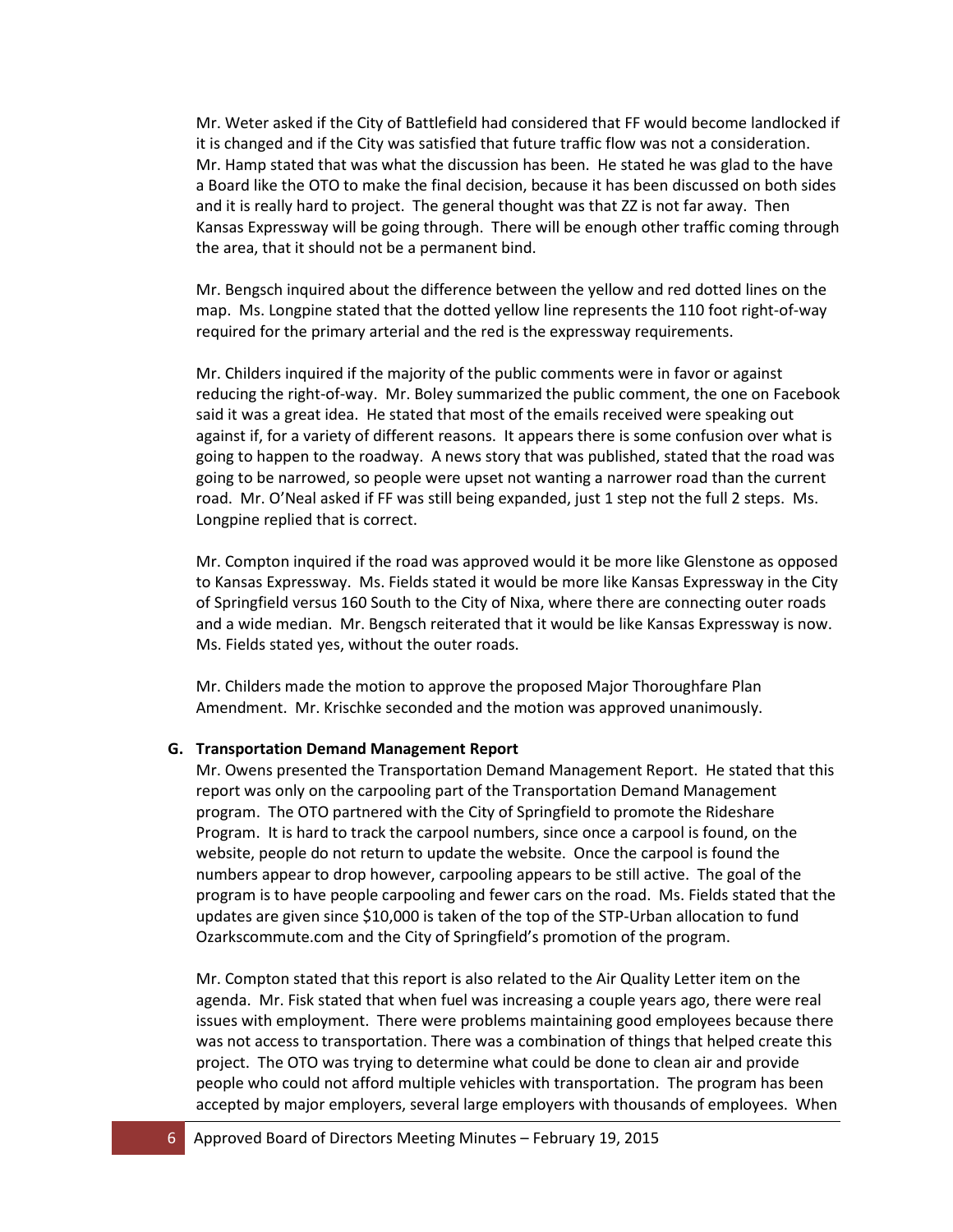the people find a ride they do not need the website anymore. That is good news, since it is great that they can find a connection. It was a responsible opportunity to address clean air and financial issues for wage earners in the area who needed access to large employers in the City of Springfield.

### **H. Addendum to Memorandum of Understanding**

Ms. Fields stated that City Utilities has begun the Federal Transit Administration review of their funds and compliance with federal laws. In the initial review packet, it was discovered that the way the OTO handles public participation for City Utilities programs was not specifically outlined in the MOU. An addendum to the MOU has been added to outline that, so it would be in compliance with federal guidelines. The OTO is already doing the public participation. The OTO handles the project selection process for all federal transit funds. The OTO also runs the public participation process for that project selection process. City Utilities will allow the OTO to display notices in the buses for free. The OTO also will put the public notice in the paper every year. City Utilities will report to the OTO on the system performance. These items are all already being done, but they needed to be put in writing so that it could be submitted up to FTA that the region was in compliance.

Mr. Weiler made the motion to approve the proposed Addendum to the current Memorandum of Understanding. Mr. Fisk seconded and the motion was carried unanimously.

## **I. Program Management Plan Revision**

Mr. Owens stated that the Board approved the Program Management Plan in June 2014. The plan lays out how the OTO manages the FTA 5310 Program, Enhanced Mobility of Seniors and Individuals with Disabilities. After the Board approved the plan, it was sent to FTA for final approval. FTA requested a few changes, which included clarification on the Designated Recipient. The plan was revised and also included an update requested from MoDOT clarifying eligible recipients. The FTA has provided a letter of approval for the revised Program Management Plan.

Mr. Fisk made the motion to approve the proposed Program Management Plan Revision. Mr. Hamp seconded and the motion was carried unanimously.

# **J. OTO Board Appointment Letters**

Ms. Parks stated that the Board member appointment letters are requested every year. The OTO By-laws required an official letter on file stating who the official representative and alternative are for the Board of Directors and Technical Planning Committee. She requested that the jurisdictions turn in their appointment letters if the letters had not already been turned in.

Mr. Weter inquired about the elected official from Christian County outlined in the by-laws. He wondered if that was an additional position or his position. Ms. Parks stated that was his position, but he is able to designate an alternate.

## **K. OTO In-Kind Match Letters**

Ms. Parks stated that the OTO was funded from a Consolidated Planning Grant. This provides 80 percent of the budget, but the OTO is required to have a 20 percent match. The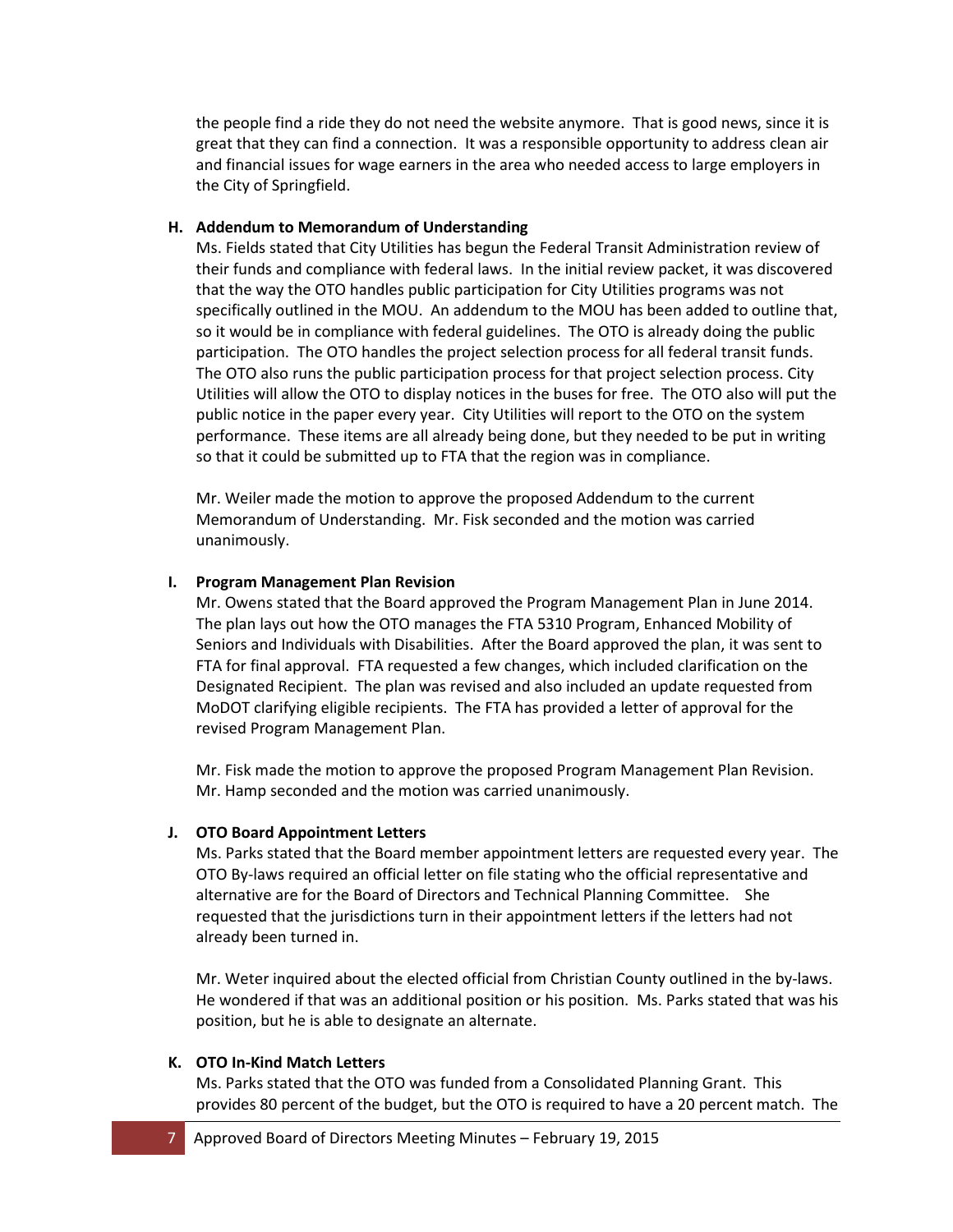OTO works with MoDOT and Federal Highway to have an In-kind Program. She explained that an official signed letter stating the hourly rate of pay or volunteer rate of pay was required to have on file. The forms were distributed and turned back in at the meeting.

### **L. FY 2015 UPWP Amendment Two**

Ms. Fields stated that the City of Willard applied for and received a Transportation Engineering Assistance Program (TEAP) grant from MoDOT in the amount of \$4,720. The total project cost \$5,900. The project is to look at Miller Road and what geometric improvements could be made and maybe do some traffic counts. Instead of adding to the TIP, MoDOT decided the approval process is much easier to add it to the Unified Planning Work Program. The UPWP already contains funding for City Utilities, not just the OTO. The easiest is to add it to the UPWP.

Mr. O'Neal made the motion to approve Amendment Number Two to the FY 2015 UPWP. Mr. Stewart seconded and the motion carried unanimously.

## **M. Financial Statements for 2nd Quarter 2014-2015 Budget Year**

Mr. Krischke presented the  $2<sup>nd</sup>$  Quarter 2014-2015 Financial Statements. He stated that the second quarter had negative revenue in the amount of \$92,289. However, revenues do not come in at the right quarter. A larger amount of revenue came in the first quarter versus the second quarter. The bottom line is that the first half of the year the OTO was running right in line with the projections. The revenue was close to what was projected as well as the expenses. There is nothing really that stands out on the financial statements. There were two larger expense that were paid. One was for the Travel Demand Model consultant. The contract is not yet 100 percent, but it is getting close. The audit was the second big expense.

The OTO financial statements also show two bank balances. The OTO is in the process of changing over from Great Southern Bank to US Bank. At the end of the financial section there is a follow up report on the UPWP. It is a report of progress completed in each task area. A couple tasks are 25 percent to 35 percent complete. Those are being worked on and will be completed later on.

Mr. Hamp made the motion to accept the Second Quarter Financial Report. Mr. Weiler seconded and the motion carried unanimously.

### **N. Comment Letter on EPA Ozone Standards**

Ms. Longpine stated that every five years the EPA is required to review the standard for the ozone levels across the United States. This was done in 2008. The process resumed in 2012. There is a scientific committee that reviews all the research on ozone and its impact on health. The committee met and came to the conclusion that ozone should be reduced between 60 and 70. The EPA shelved the review. There have been some court cases and now the EPA is reviewing the standard again and is taking public comment. The current standard is set at 70. The public comment is for a standard between 65 and 70, though additional input can be submitted for as low as 60. She explained the ozone levels in the OTO region.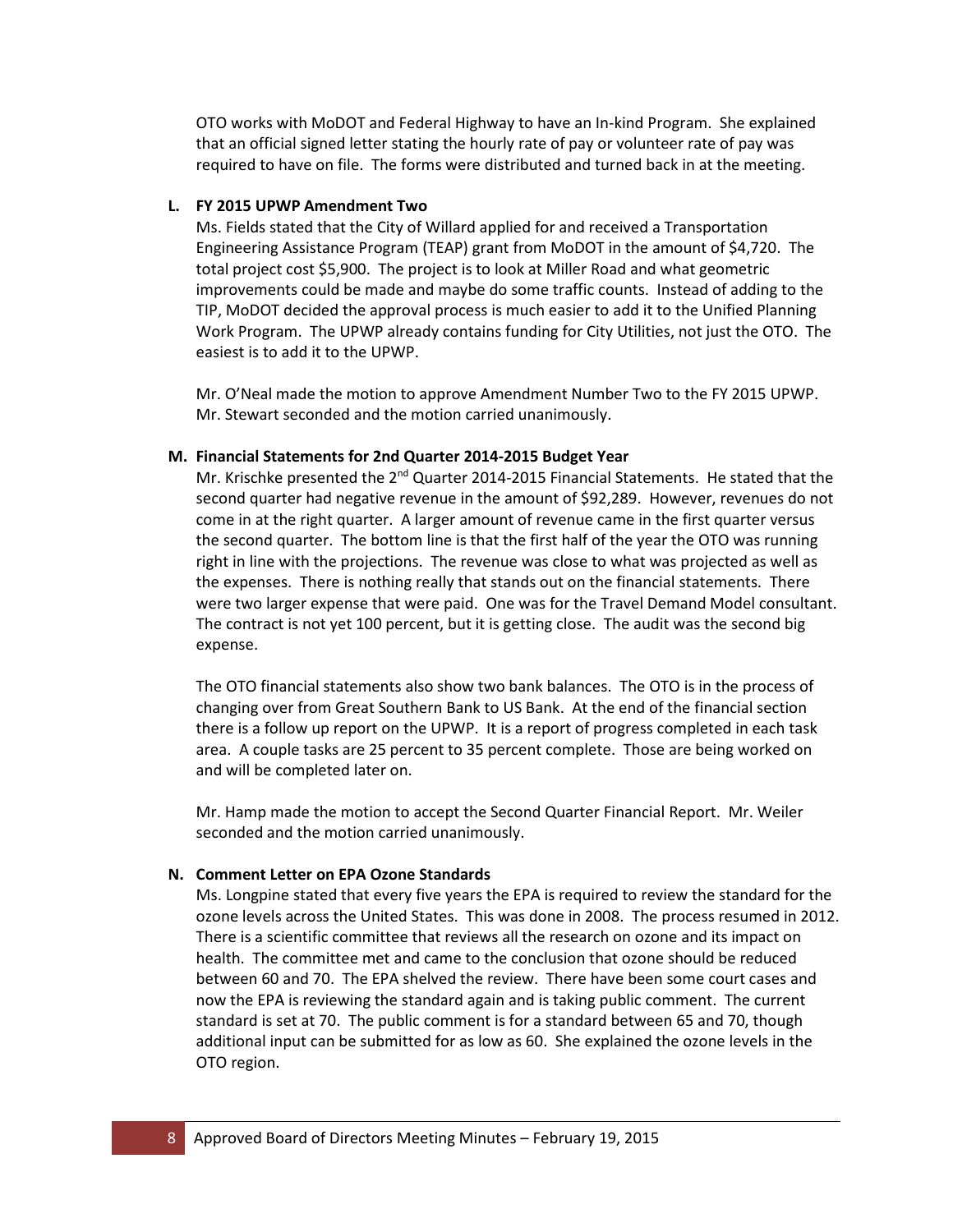She stated that the OTO has drafted a letter that will be submitted through FTA's online comments through the Federal Register. The letter will point out that the OTO has worked hard in the OTO area, that the OTO encouraged all efforts and volunteer work that has been done and that this should be encouraged elsewhere across the nation rather than following a regulatory model to reduce ozone. The letter outlines the work that the Ozarks Clean Air Alliance has done. The OTO has been involved with that from the beginning. She explained about the effects of transportation mobile emissions on ozone and the impact to the OTO if the OTO was to reach non-attainment. She stated that the Ozarks Clean Air Alliance will also submit a letter.

Mr. O'Neal brought up the previous Rideshare discussion. He stated he did not see a reference to the Rideshare Program in the letter. He wondered how the OTO could do a better job of marketing the Rideshare Program and make it part of a program to keep emissions lower to stay in attainment. He wanted to make sure that the Rideshare Program was added to the letter. He also inquired about the significant ramifications for being classified non-attainment. He recalled that it included banning gas powered lawn mowers and charcoal fire.

Ms. Longpine stated that the OTO would highlight the Rideshare program more specifically in the letter. She explained in detail the ramifications and extra work required if the area was to go into non-attainment. She also talked about what the City of Springfield is already doing to reduce emissions. The OTO would likely be moderately non-attainment, so more drastic measures would likely not be necessary.

Mr. Weter stated that he had looked at the proposed target bench marks. He assumed every Metropolitan Planning Organization would have different benchmarks. That everyone was not held to the same standard. Ms. Longpine stated everyone is on the same standard countrywide. There are different classifications of levels of non-attainment. She explained the different levels of non-attainment. She stated that the OTO would probably considered Moderate if it was to go non-attainment.

Mr. Compton stated that in addition to industry, it affects tourism and other things. He inquired if he remembered correctly, that it is impacted by prevailing winds, dust and decaying vegetation. Ms. Longpine stated it is largely impacted by heat and the emissions of VOCs and nitrous oxides. She stated it is the vehicles that tend to produce most of the nitrous oxides. There are many VOCs in the area and that it is not something that the OTO could control. Heat makes a difference. There is some transport from Northwest Arkansas, Texas, and Oklahoma. The highest ozone days are usually when the wind is stagnant.

Ms. Longpine stated that she would clarify the letter to add the Rideshare Program. Mr. Compton stated it needed to be submitted by March, which would be before the next Board meeting. Ms. Fields requested for the Board to allow staff to add the Ozarkscommute to the official letter.

Mr. Bodenhammer made the motion to approve the proposed comments. Mr. Bengsch seconded and the motion was carried unanimously.